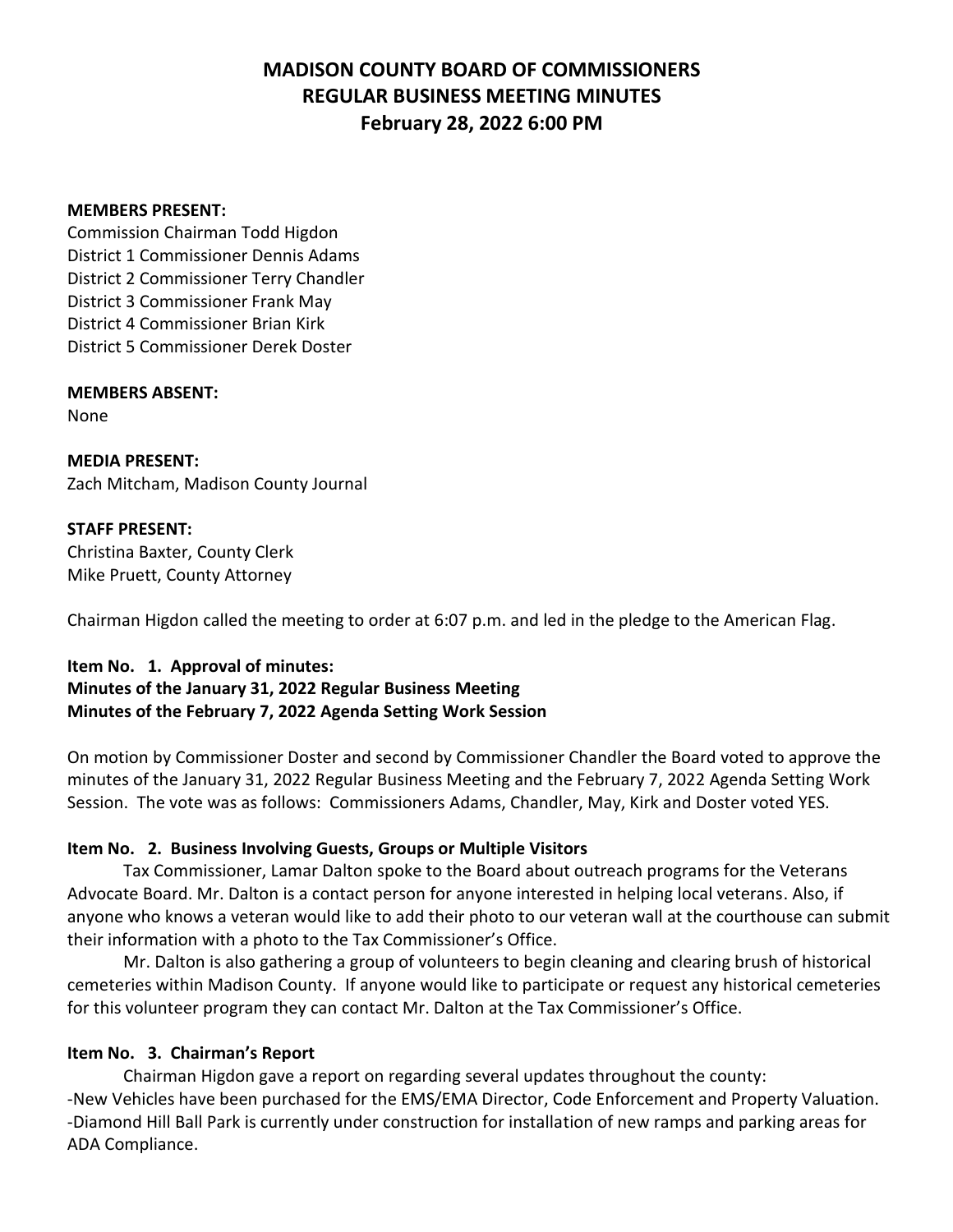-Shred Event at the Government Complex held April 24<sup>th</sup> and the Tire Amnesty will be during the month of April held at the Transfer Station.

-Adopt a Road Program- Chairman Higdon announced enrollment for the Adopt a Road Program. Higdon encouraged citizens to adopt their county roads and do their part.

-Industrial Development & Business Authority 2020 audit is complete.

- H&J Fiber Solutions have completed the security camera installation throughout county locations. The final invoice came in under the quoted amount by \$1,330.44.

-Campaign Signs need to be out of county and state right of ways.

-Chairman Higdon gave the Board an update on the Department of Agriculture is in the process of creating a draft ordinance for the soil and land application process for sludge disposal.

-Animal Shelter is in the process of renovations including lights and painting. The animal Shelter will be hosting fundraisers soon to help with renovations.

-Recreation Department's 35<sup>th</sup> Annual Spring Festival/egg hunt will be held March 26<sup>th</sup>. All vendor and booth applications are due by March  $18^{\text{th}}$ .

-Update from the GDOT HWY 281 bridge construction will begin the beginning of June. This projected is projected as a 320 calendar day completion.

# **Item No. 4. Statements and Remarks from Citizens on agenda items**

Chairman Higdon asked if there were any statements or remarks on agenda items. No one came forward.

# **OLD BUSINESS:**

# **Item No. 5. Consider awarding the Request for Proposal for the Madison County Wage Study**

On motion by Commissioner Kirk and second by Commissioner Adams the Board voted to approve the Request for Proposal for the Madison County Wage Study to Evergreen Solutions, LLC. The vote was as follows: Commissioner Adams, Chandler, May, Kirk and Doster voted YES.

# **Item No. 6. Consider adopting a Resolution amending the Code of Ordinance Flood Ordinance**

On motion by Commissioner Doster and second by Commissioner Chandler the Board voted to approve adopting the Resolution to amend the Code of Ordinance Flood Ordinance. The vote was as follows: Commissioner Adams, Chandler, May, Kirk and Doster voted YES.

# **Item No. 7. Consider awarding the Request for Proposal for Personal Business Property Audit**

On motion by Commissioner Kirk and second by Commissioner Chandler the Board voted to approve the Request for Proposal for Traylor Business Services, Inc. The Board decided to begin the auditing process with cell towers and moving forward would require Board approval on the class of accounts. The vote was as follows: Commissioner Adams, Chandler, May, Kirk and Doster voted YES.

# **Item No. 8. Consider the abandonment of a portion of Osley Mill Road (at the Forge)**

Chairman Higdon opened the public hearing. Chairman Higdon asked if there was anyone to speak in favor of the abandonment: Mr. Mark Jackson and Mrs. Holbrook both spoke in favor of the closing. Chairman Higdon asked if anyone would like to speak in opposition. Ms. Lisa Collins spoke in opposition. Ms. Collins also submitted a signed petition. Chairman Higdon closed the public hearing.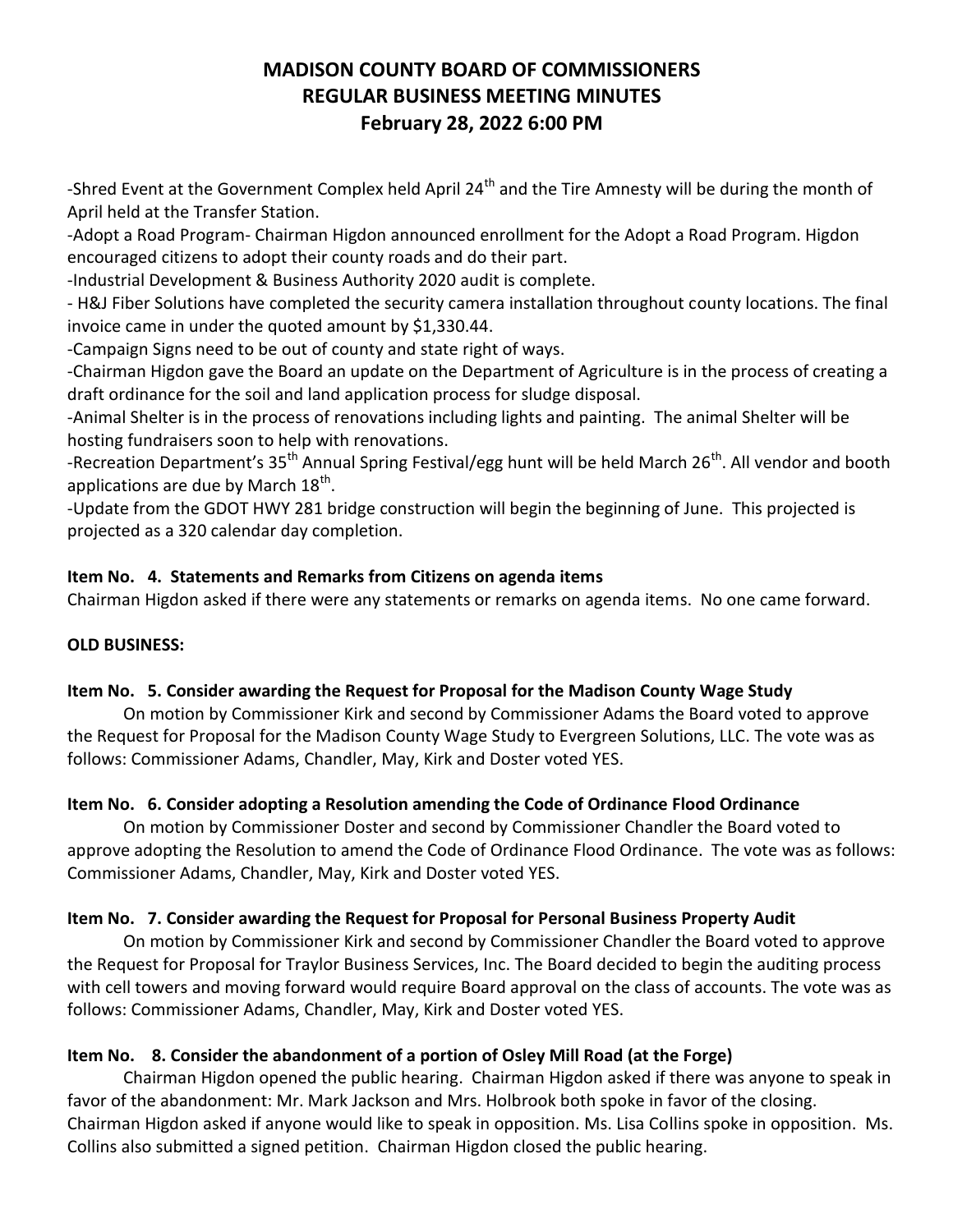On motion by Commissioner Kirk and second by Commissioner Chandler the Board voted to approve the abandonment of a portion of Osley Mill Road at the forge. The vote was as follows: Commissioner Adams, Chandler, May, Kirk and Doster voted YES.

### **Item No. 9. Consider abandoning a portion of Madico Drive**

Chairman Higdon opened the public hearing. Chairman Higdon asked if anyone would to speak in favor of the abandonment. Mr. Thomas from SMI spoke in favor of the abandonment. Chairman Higdon asked if anyone would like to speak in opposition. No one came forward.

On motion by Commissioner Doster and second by Commissioner Chandler the Board voted to approve of the portion of Madico Drive as presented. The vote was as follows: Commissioner Adams, Chandler, May, Kirk and Doster voted YES.

### **Item No. 10. Discuss the Industrial Development and Building Authority Debt Abatement**

ID&BA Chairman, Josh Chandler spoke to the Board regarding the Joint Resolution to pay and satisfy in full two debt obligations of the IDBA to the Georgia Environmental Finance Authority. Loan # DW11024 principal balance of \$699,264.31 and loan # DW12005 principle balance of \$776,695.98.

After Board discussion, the Board agreed they were ready to move forward with a motion. On motion by Commissioner Doster and second by Commissioner Adams the Board approved the Joint Resolution of the Madison County Board of Commissioners and the Madison County Industrial Development and Building Authority. The vote was as follows: Commissioner Adams, Chandler, May, Kirk and Doster voted YES.

#### **Item No. 11. Discuss the public concerns with the Madison County recreation Department**

Recreation Department Director, Shelly Parham approached the Board and spoke of the current and previous enrollment participation. For the 2022 spring sports the Recreation Department has a total of 732 children registered in the program. Ms. Parham presented this seasons jerseys for all spring sports. Ms. Parham discussed the seasonal employee numbers. The Recreation Department is still in need of a minimum of 10 new employees to carry out the needs of the Recreation Department. Ms. Holley Hanes, Program Coordinator updated the Board on the Recreation Department's 2022 Summer Camp program as well as the Scholarship Program. Any business or individual is encouraged to donate to the Scholarship Program. If you would like to purchase a sign with you company name or personal message you can purchase a sign for \$250 through the Recreation Department.

Ms. Angela Rouse also spoke to the Board about changes beginning at the Recreation Department as well as new opportunities. The Board asked the Recreation Department staff questions about the information presented.

# **NEW BUSINESS:**

# **Item No. 12. Consider appointing Ms. Amelia Ross to the Madison County Library Board of Trustees**

On motion by Commissioner Kirk and second by Commissioner Chandler the Board voted to approve appointing Ms. Amelia Ross to the Madison County Library Board of Trustees. The vote was as follows: Commissioner Adams, Chandler, May, Kirk and Doster voted YES.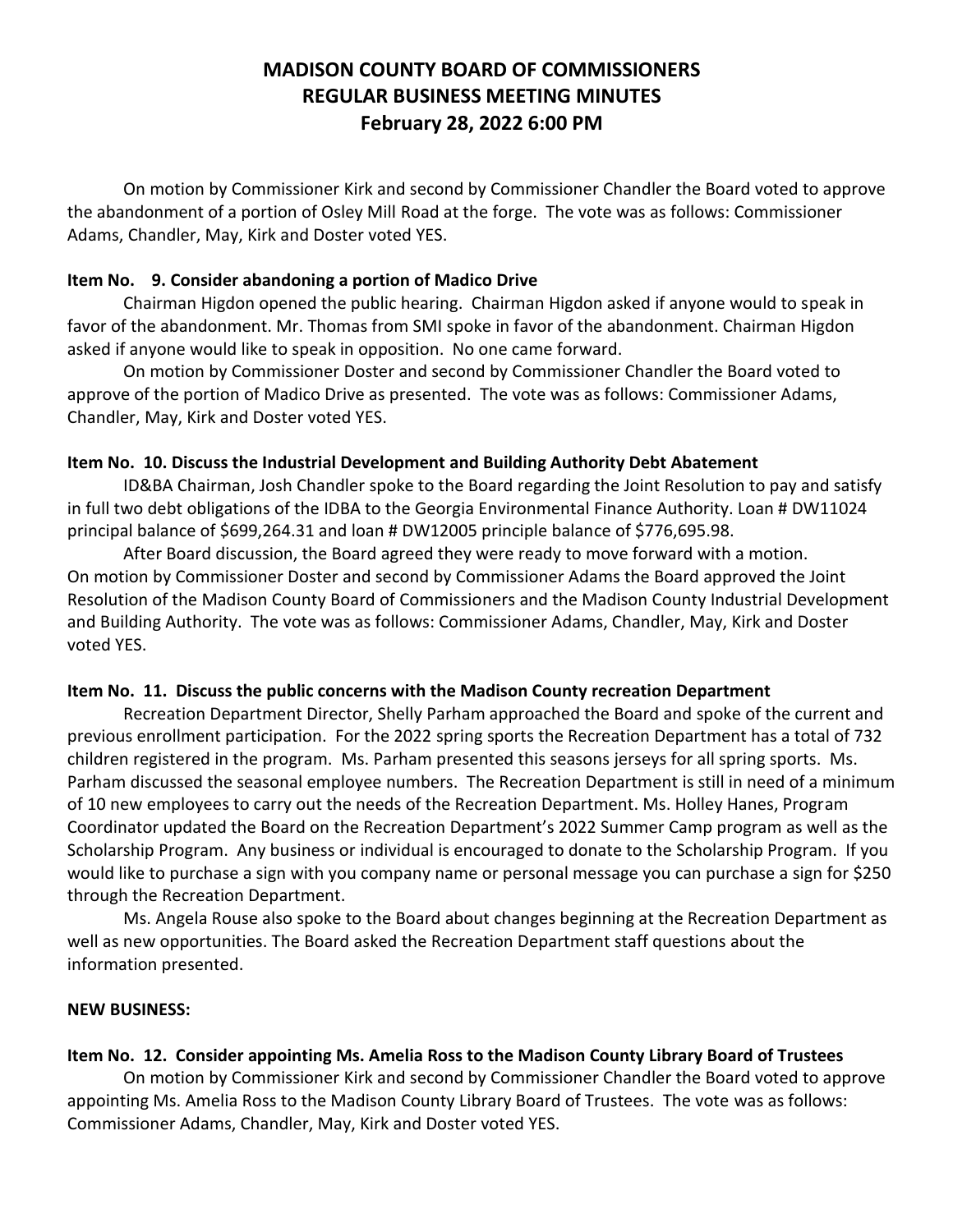### **Item No. 13. Discuss approval of a Special 2 day Event Letter for Boutier Winery**

Chairman Higdon explained Mr. Boutier's request for the permit. County Attorney, Mr. Pruett also gave the Board advice on moving forward with a letter from the Board of Commissioner's Office for approval.

### **Item No. 14. Discuss amending the Code of Ordinance Travel Policy section 2-206 (New State Travel**

**Rates)** Chairman Higdon explained the Georgia State Accounting Office increased mileage rates and meals rates for the calendar year 2022. This amendment would reflect the new rates set forth by the State of Georgia. The Board agreed to move forward with a vote.

On motion by Commissioner Chandler and second by Commissioner May the Board approve the amendments to Code section 2-206 of the Madison County Code of Ordinances. The vote was as follows: Commissioner Adams, Chandler, May, Kirk and Doster voted YES.

### **Item No. 15. Consider the contract with Hall Consulting for the Comprehensive Plan**

On motion by Commissioner Chandler and second by Commissioner Doster the Board voted to approve entering to the presented contract with Hall Consulting, Inc. The vote was as follows: Commissioner Adams, Chandler, May, Kirk and Doster voted YES.

### **Item No. 16. Roads Update**

Chairman Higdon gave a roads update on Barwick Hill stating the culvert has been completed and backfilled. The Board of Commissioners are requesting; Request for Proposals for Tree and Stump Removal on Lem Edwards Road for a future widening project. Higdon also explained the Neel-Schaffer Inc. road study survey is 70% complete and should be finished the beginning of April.

Commissioner May requested shoulder work on Stone Stewart road. Commissioner Adams presented a list of road repairs for District 1.

# **Item No. 17. Urgent Matters**

Chairman Higdon presented a contract with CorrCare to the Board. This contract is for Inmate Medical Services and is a renewal with the current provider for the Madison County Jail.

On motion by Commissioner Chandler and second by Commissioner the Board voted to approve the contract with CorrCare. The vote was as follows: Commissioner Adams, Chandler, May, Kirk, and Doster voted YES.

The Planning and Zoning Department requested the Board of Commissioners to approve the Codification of the Zoning Ordinance. This was to correct a few errors from the January Codification.

On motion by Commissioner Kirk and second by Commissioner Chandler the Board voted to approve the Codification of the Zoning Ordinance. The vote was as follows: Commissioner Adams, Chandler, May, Kirk and Doster voted YES.

# **Item No. 18. Statements and Remarks from Citizens**

Chairman Higdon asked if there were any statements or remarks from citizens. Mrs. Stephanie Harvin suggested to the Recreation Department staff you discuss the future possibilities of parents to of the home teams to be required to score keep for softball and baseball games.